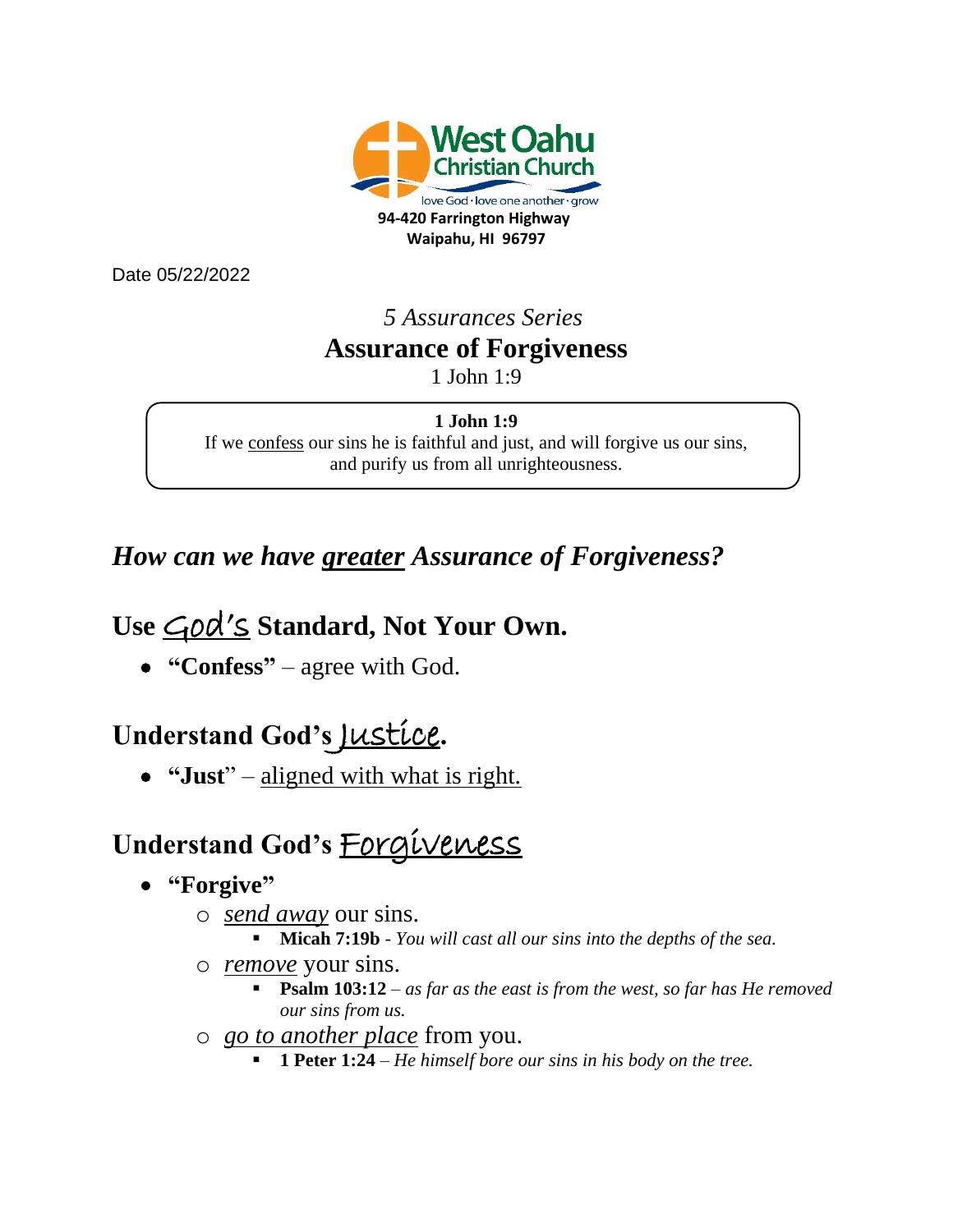### • **Purify Us from All Unrighteousness**

A Word of Warning, and a word of Hope

- **Hebrews 4:13** God sees.
- Luke  $12:2$  Others will see.

#### **a) Your record will be expunged.**

or,

**b) Your record will be made public**, but so will your sincere repentance.

#### Assurance of Forgiveness *God said it*  $\rightarrow$  *I believe it*  $\rightarrow$  *I experience it.*

## You **Forgive Others.**

**Matthew 6:14-15** – For if you forgive men when they sin against you, your heavenly father will also forgive you. But if you do not forgive men their sins, your Father will not forgive your sins.

#### **Matthew 18:21-35**

V35 – That is how my heavenly Father will treat each of you unless you forgive your brother from your heart.

- 1. Don't say, "I  $CAW'$  for give."
- 2. Do say, " $\angle \overline{\mathcal{Q}}$  help me to forgive."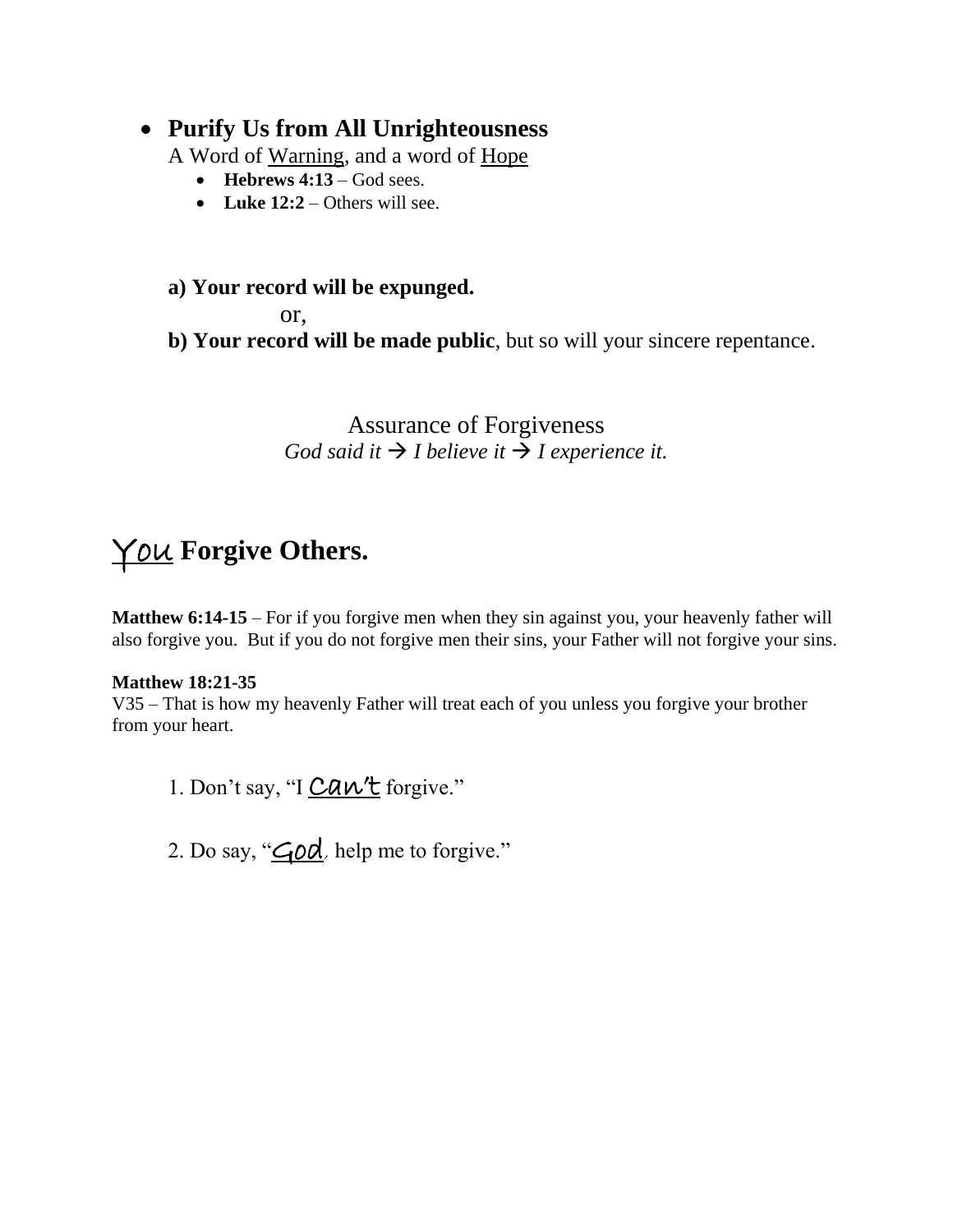### *5 Assurances Series* **Assurance of Forgiveness**

1 John 1:9

#### **1 John 1:9**

If we confess our sins he is faithful and just, and will forgive us our sins, and purify us from all unrighteousness.

## **Opening**

#### **Guy Winch**, Psychology Today, *10 things You didn't know about guilt*

- 1. Guilt protects our relationships.
- 2. We experience 5 hours a week of guilty feelings.
- 3. Unresolved guilt is like having a snooze alarm in your head that won't shut off.
- 4. Guilty feelings make it difficult to think straight.
- 5. Guilt makes us reluctant to enjoy life.
- 6. Guilt can make you self-punish.
- 7. Guilt can make you avoid the person you've wronged.
- 8. Guilt trips make you feel guilty but also resentful.
- 9. Guilt-prone people assume they've harmed others when they haven't.
- 10. Guilty feelings may make you feel literally heavier and more belabored.

How much harder it is when we experience guilt before God! God gives us the avenue to a clear conscience – with Him, and others.

(Pray)

## **Transition**

Notes, handouts Assurance of Salvation, Answered Prayer, Victory, Forgiveness, Guidance

### **Body**

Scripture Reading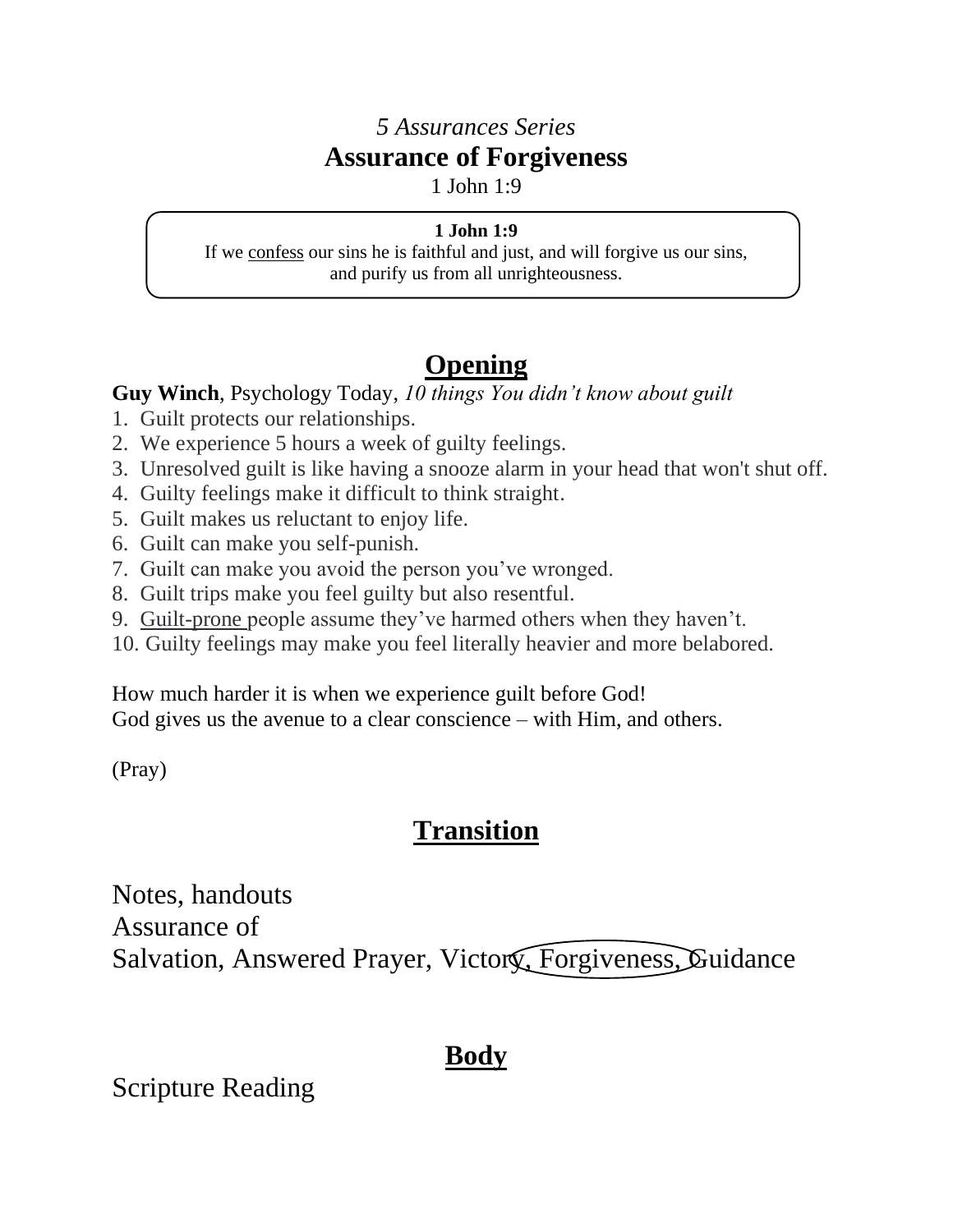### **1 John 1:9**

If we confess our sins, he is faithful and just, and will forgive us our sins, and purify us from all unrighteousness.

*How can we have greater Assurance of Forgiveness?*

Use *God's* Standard, Not Your Own. **Confess** – agree with God.

Does **God** call this thing a sin? You call it a sin too.

What does this look like? "*God, I've sinned*."

BC days, called evil good, and good evil. Rationalize anything.

Stealing – (before and after Christ) I confessed. (assurance of forgiveness) I made restitution to my employer. (even *more* assurance!)

You need to know what things God calls sin.  $\rightarrow$ Read His Word. Hide it in your heart. Let Him speak to you.

**Understand God's** Justice**.**

**Faithful and just**. "Just" – God's actions are aligned with what is right.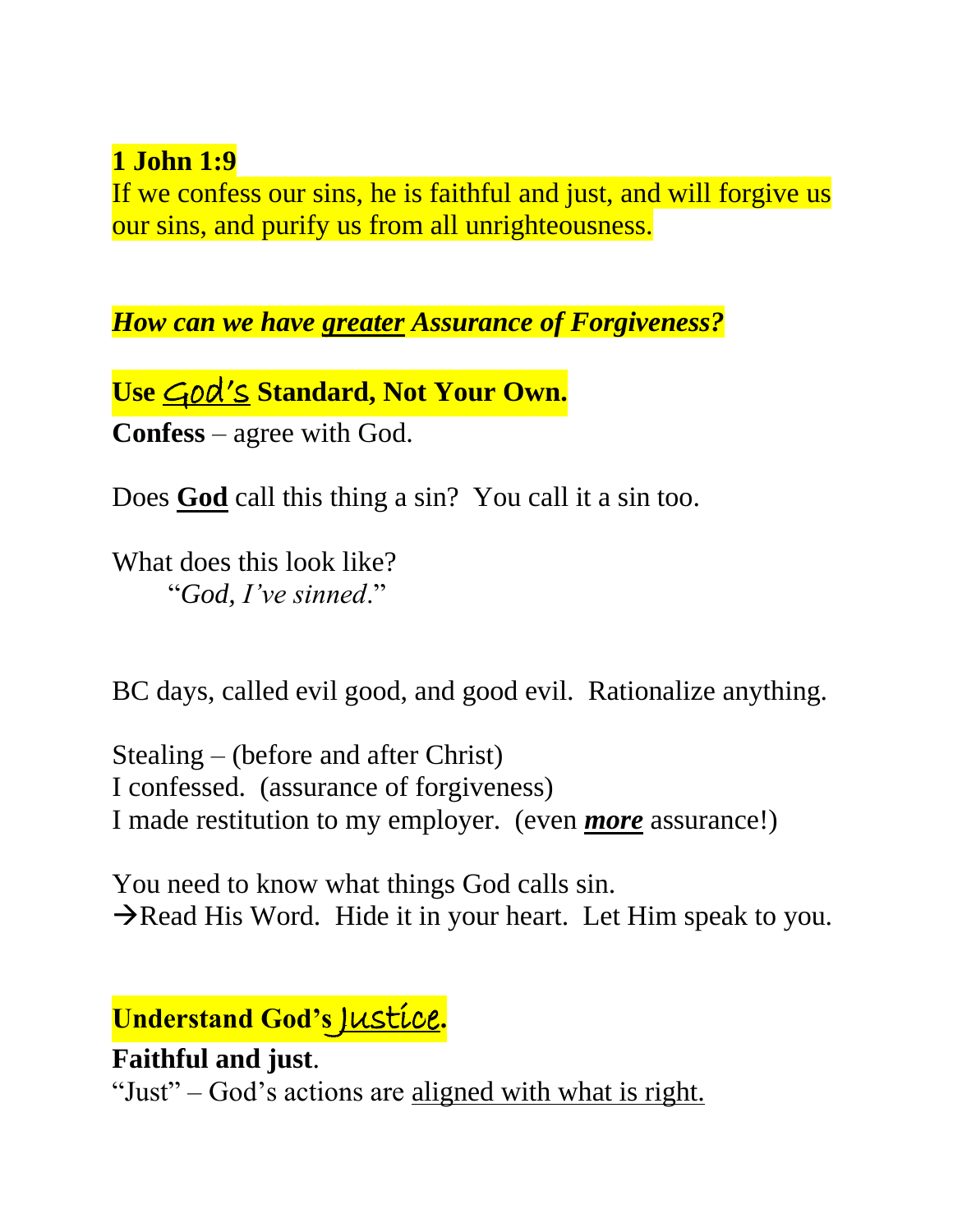God's plan is substitutionary sacrifice of Jesus Christ. If Jesus suffered for our sins, it would be *unjust* for God to count our sins on both us and Jesus.

**Illus**: Say I owed the back \$100M My brother comes and pays the bank my debt, \$100M. Now the bank says I still have to pay \$100M. Is that just? (No) Justice, ethics, morality, integrity, truth, righteousness requires that the bank forgive me of my debt.

On the Cross Jesus paid our debt of sin. God is faithful and just to forgive us our sins.

# **Understand God's** Forgiveness

**Forgive** us our sins–

- *send away* our sins.
	- o **Micah 7:19b** *- You will cast all our sins into the depths of the sea.*
- *remove* your sins.
	- o **Psalm 103:12**  *as far as the east is from the west, so far has He removed our sins from us.*
- *go to another place* from you.
	- o Where do you think it went?
	- o **1 Peter 1:24** *– He himself bore our sins in his body on the tree.*
	- o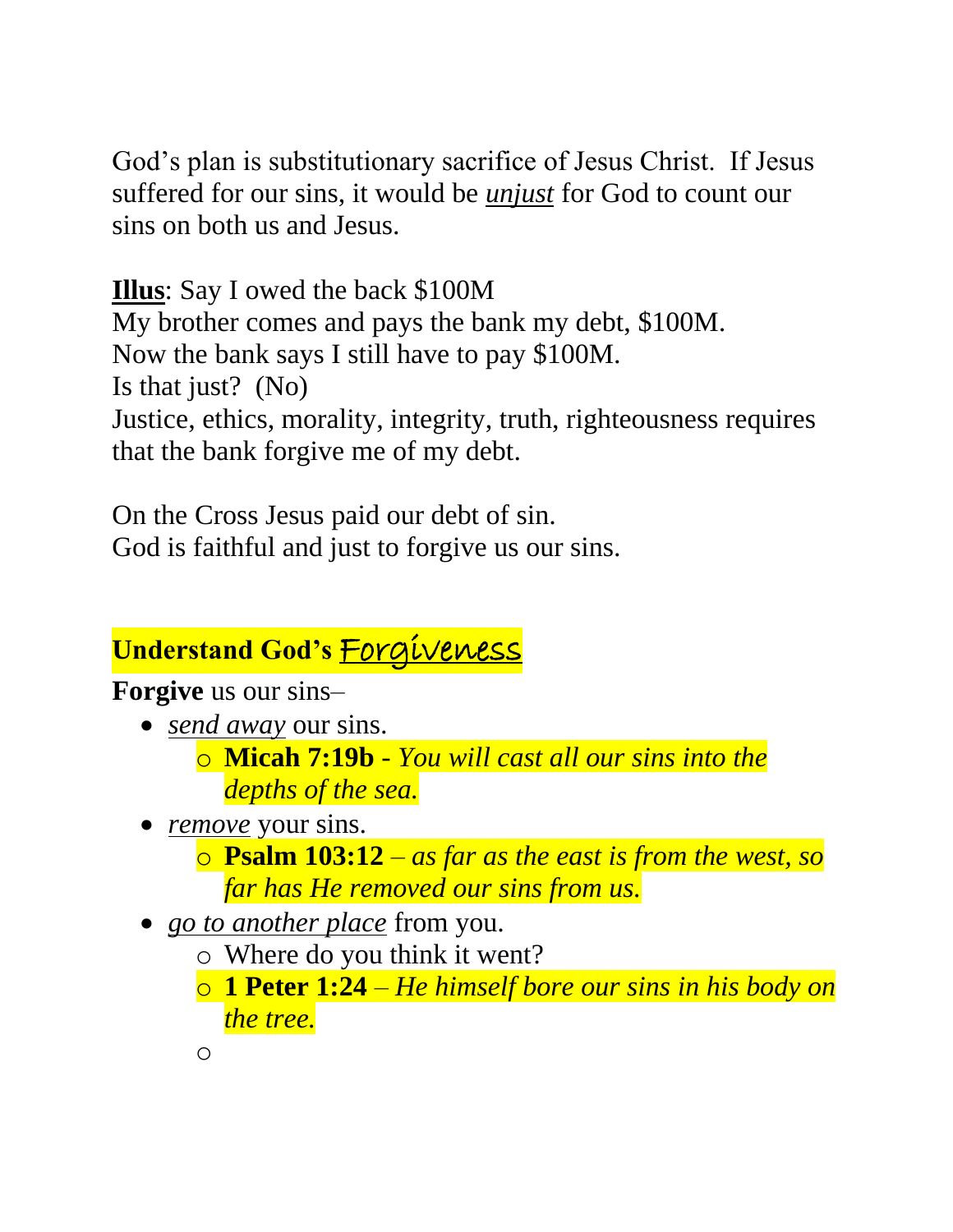Through Christ, God has more forgiveness than you'll ever need.

Word of Warning, and a word of Hope

- **Hebrews 4:13**
- **Luke 12:2** –

These are Social deterrents. These are words of warning. In a kingdom of light, this should not surprise us.

But look! There is a word of HOPE!

**1 John 1:9** … purify us from ALL unrighteousness

Either:

## **a) Your record will be expunged.**

As far as the east is from the west, God removes your sin. God highlights your sins, then hits the **delete key**. And when the window warning comes up saying the section will permanently delete the data, are you sure you want to proceed" God presses YES!

God does not actually forget, but he chooses to not remember. "I will never bring it up again."

Or

**b) Your record will be made public**, but so will your sincere repentance, and thus God's proclamation over you that because you repented He has *forgiven* you of your sins!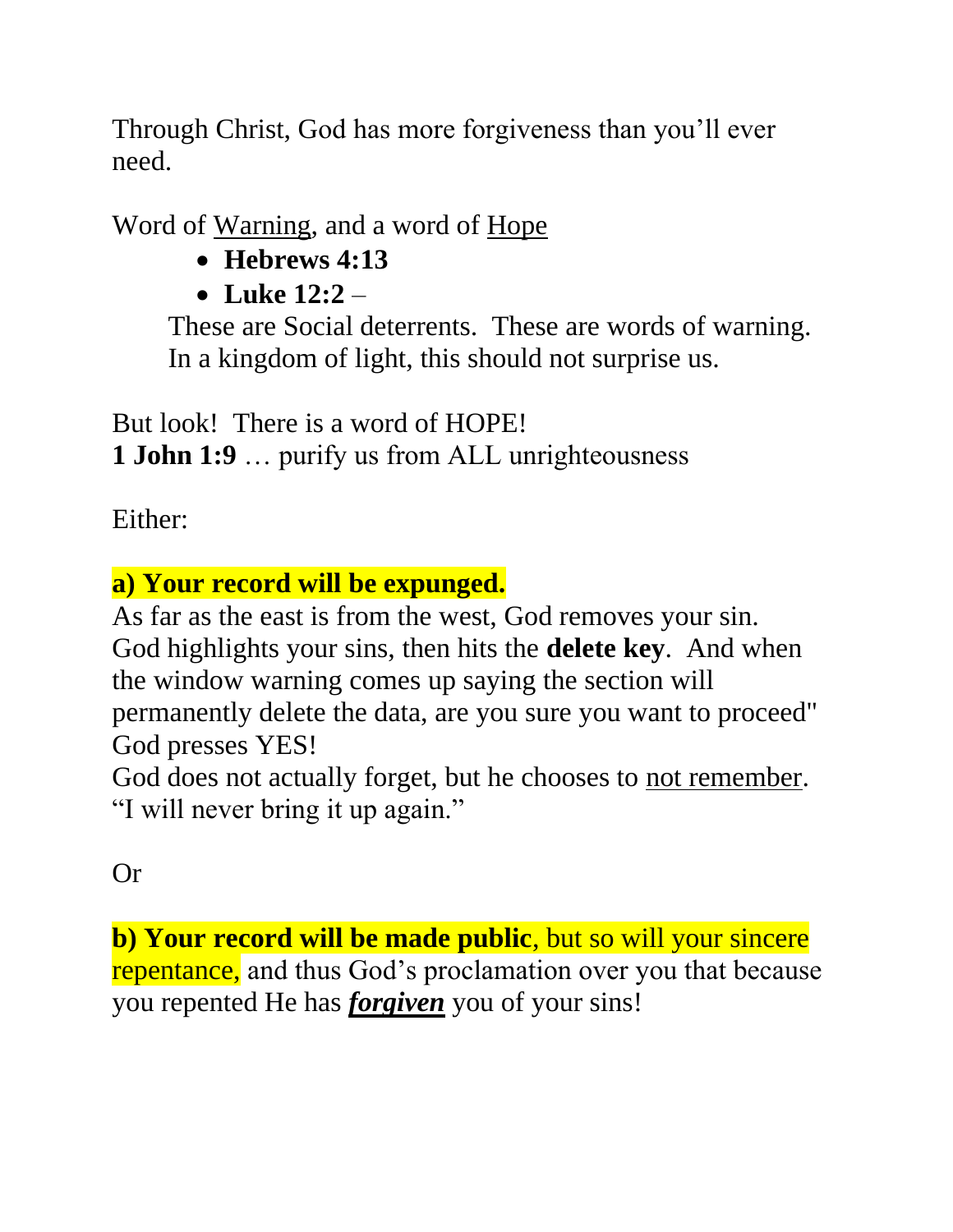Because of Jesus' sacrificial death on the cross, God has an **ocean of forgiveness** just waiting for us.

This requires *faith*. This requires taking God at His Word.

Forgiveness is not something tangible you will see or feel. God said it  $\rightarrow$  I believe it  $\rightarrow$  I experience it.

## You **Forgive Others.**

### *You must forgive!*

Jesus told a parable (Unmerciful Servant) that affects our Assurance of Forgiveness.

(in Sermon on the Mount)

**Matthew 6:14-15** – For if you forgive men when they sin against you, your heavenly father will also forgive you. But if you do not forgive men their sins, your Father will not forgive your sins.

### (illustrating conflict resolution) **Matthew 18:21-35**

V35 – That is how my heavenly Father will treat each of you unless you forgive your brother from your heart.

I'm not going to sugar coat it, rationalize it, or say that Jesus didn't really mean what He said. This verse is unmistakably clear.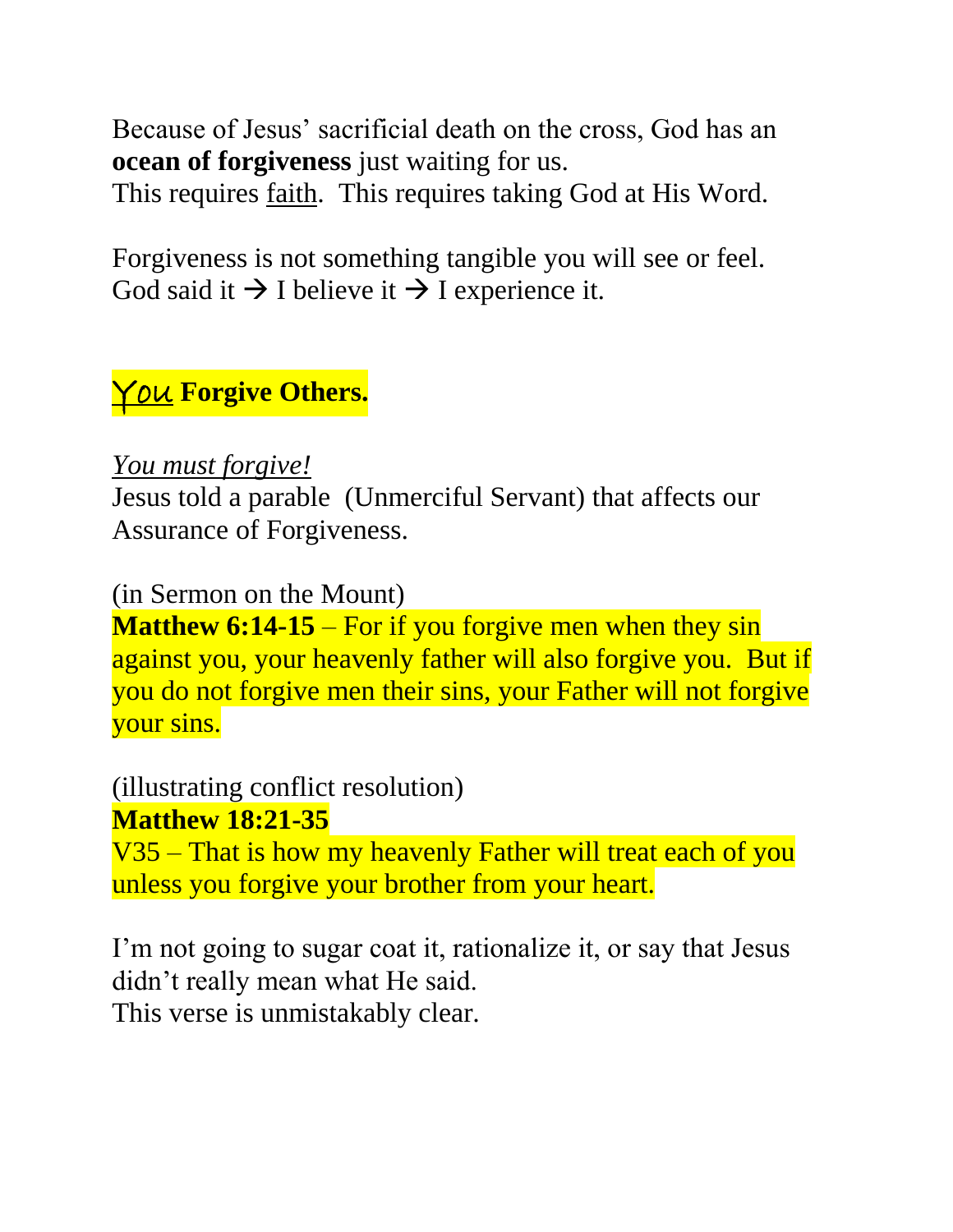Now, the more sure you are that you forgave others, the greater your **Assurance of Salvation** will be.

These scriptures bring terror to people who refuse to forgive.

- This issue is far deeper than any sermon can address.
- The solution is NOT to soften or rationalize these scriptures.
- *The solution is to figure out why you think you can't forgive.*

I WANT you to have greater Assurance of Forgiveness. So…

## **1. Don't say, "I** Can't **forgive."**

Nothing is impossible with God.

# **2. Do say, "**God, **help me to forgive."**

Ask God to *help you find a way to forgive who you think is unforgivable*.

Let God empower you and guide you. I had a longer list of "how to" forgive, but I think these are enough.

It is all by God's Grace. No one will escape the harsh realities of sin in the world.

When we abandon ourselves to the grace of God, God will do astounding things in our lives.